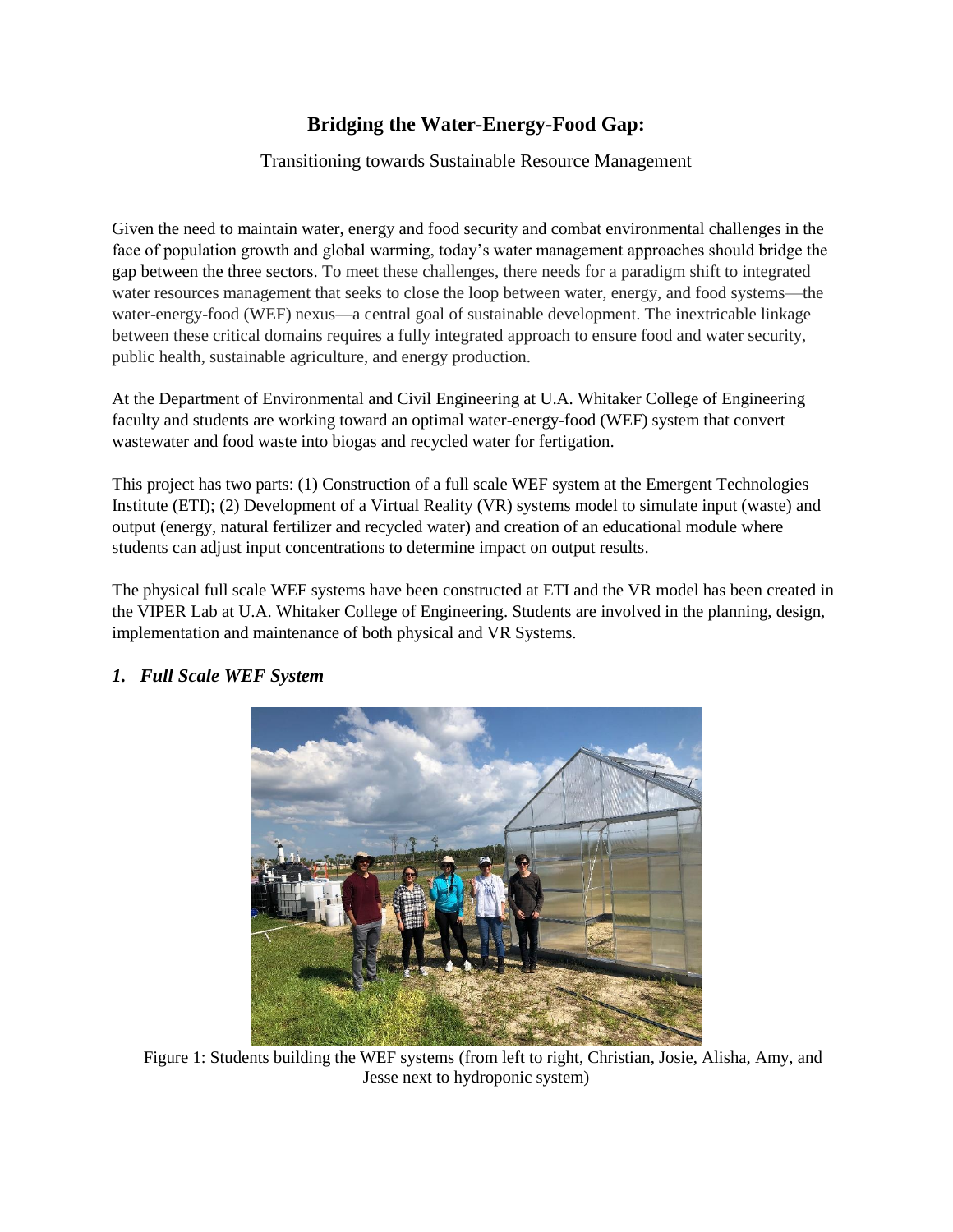

Figure 2: The WEF system during construction phase



Figure 3: Grill powered by the biogas produced from wastewater and food waste



Figure 4: Plants using nutrient reach recycled water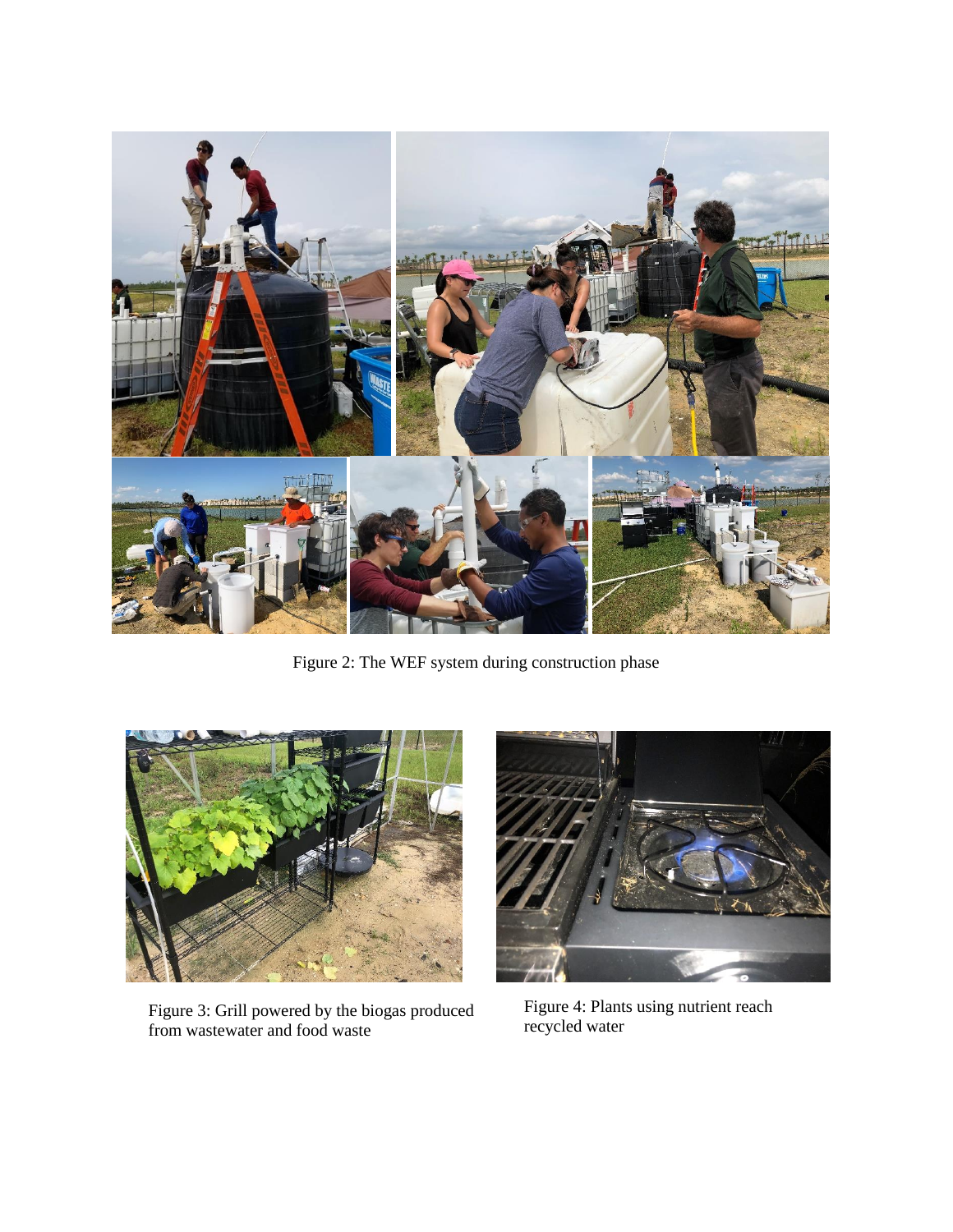

Figure 5: Testing of the unfiltered and filtered samples for fertigation



Figure 6: Full scale WEF systems at ETI